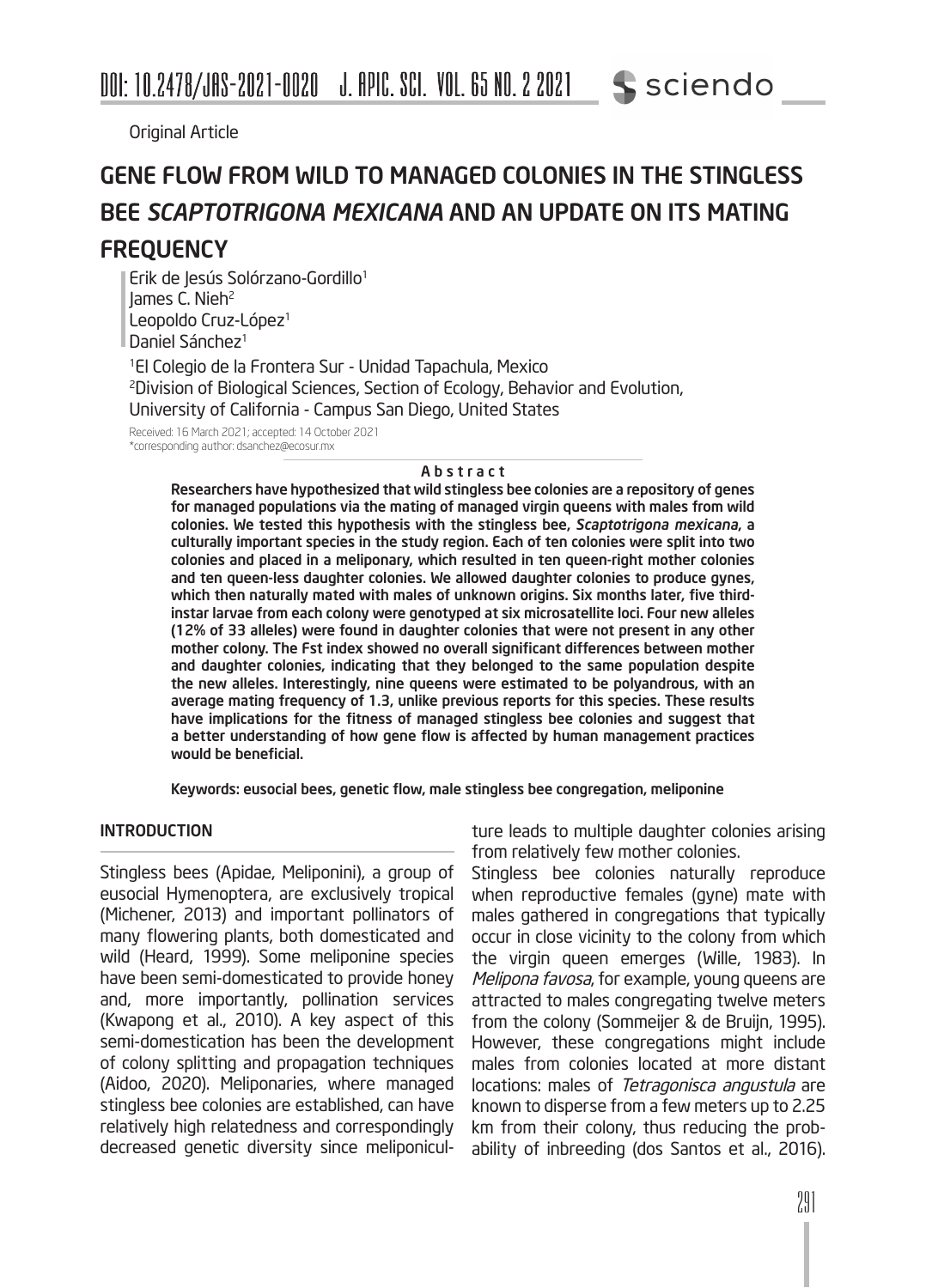Once males have chosen a spot and aggregate, they wait for the virgin queens on a perch that includes the structures that shelter meliponaries (and are sometimes made of metal), near the entrance of the colony from which the gyne will emerge, or on the leaves and branches of surrounding trees (López & Kraus, 2009; dos Santos et al., 2014). Male congregations form at specific times of the day, during which the queen is exposed for mating. Such congregations might decrease predation since males of some meliponine species that fly alone were attacked more often than males in groups (Cortopassi-Laurino, 2007). Interestingly, some congregations consist of males of more than one species (dos Santos et al., 2015), which indicates that drone congregations could have other roles besides reproduction and protection.

As with other meliponine species, there is an additional close relationship between mother and daughter colonies of the stingless bee Scaptotrigona mexicana, because materials such as wax and cerumen are moved from a mother colony to build new daughter colonies, which are commonly built nearby (Wille, 1983). In principle, such proximity among related colonies might promote inbreeding, and studies have shown that the gynes of some stingless bee species such as Melipona mondury, M. beecheii, Lestrimellitta limao, Nannotrigona perilampoides, Paratrigona subnuda, S. postica, and S. depilis can mate up to six times (Paxton et al., 1999a; Paxton, 2000) but others, such as Trigona fulviventris, just once (Green & Oldroyd, 2002; Palmer et al., 2002; Vollet-Neto et al., 2018; Vollet-Neto et al., 2019). Veiga et al. (2021) suggested that the quality of the plug formed by the male genitalia remaining in the mated queen is involved because such plugs that are difficult for the queen to remove and thereby increase the probability of single mating. There is also a trade off between single and multiple mating strategies. Monandry is defined as a queen mating only once and is considered as a precondition for eusociality because it maximizes genetic relatedness between colony members and thus colony cohesion (Hughes et al., 2008; Jaffé, 2014). In contrast, polyandry

(multiple mating) decreases the frequency of diploid males, reduces parasitism, and increases genetic diversity (Baer & Schmid-Hempel, 1999; Tarpy & Page Jr, 2001; Borges et al., 2010; Jaffé, 2014). Thus, whether colonies have single or multiple patrilines depend upon the species, the efficacy of mating plugs and other factors still to be revealed (Peters et al., 1999; Veiga et al., 2021).

In prior studies with S. mexicana, Kraus et al. (2008) found that the majority of patrilines in managed colonies apparently originated from wild colonies and not from managed ones within the same meliponaries. Cameron et al. (2004) similarly showed that wild aggregations of Trigona collina colonies were also highly outbred. Such genetic diversity due to mating with unrelated males should have multiple benefits since inbreeding can reduce fitness (Whitehorn et al., 2009), and even lead populations into extinction vortexes via a complementary sex determination pathway in which females that are homozygous at the csd locus become sterile diploid males (Vollet-Neto et al., 2015). In honey bees, outbreeding also improves individual bee immune responses to parasites (Simone-Finstrom et al., 2016). Thus, mating between genetically unrelated individuals brings multiple advantages (Fuchs & Moritz, 1999; Schlüns et al., 2005).

To increase the number of colonies in a meliponary via artificial colony fission, a colony in good condition is split into two colonies at the correct time of year. One colony keeps the queen (the mother colony) while the other colony (the daughter colony) is transferred to a new hive box with brood, royal gyne cells, workers, pollen, and honey pots, resembling (in part) the natural process of colony reproduction. The virgin queen emerges from the daughter colony and then mates at a nearby male congregation (Guzmán Díaz et al., 2004). This illustrates the importance of wild stingless bee populations for maintaining the genetic variability and thereby the health of managed colonies (Moritz, 2002). In turn, managed stingless bee colonies, which are often transported from adjacent areas, provide males that help increase the genetic diversity of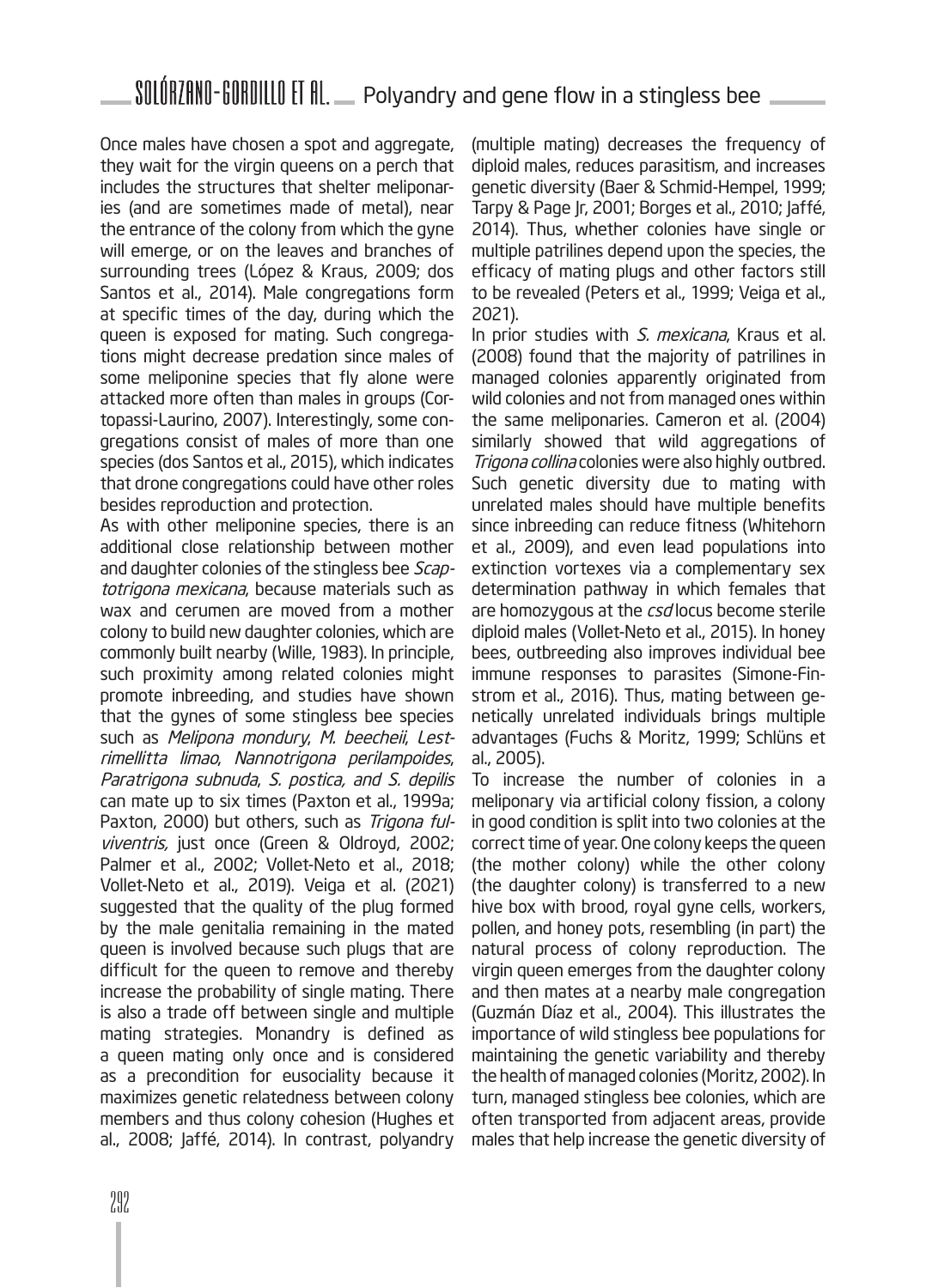wild colonies by introducing alleles that might be absent or occur at low frequencies (Cortopassi-Laurino et al., 2006). Finally, the management of stingless bees has deep and ancient links with indigenous, cultural and economic practices (Cortopassi-Laurino et al., 2006; Quezada-Euán, 2018; Escareño et al., 2019). Thus, meliponaries have the potential to help conserve wild populations, enhance the pollination services that they provide, and preserve the rich cultural history of indigenous peoples (Hill et al., 2019).

Despite evidence for the high probability of mating between wild and managed individuals in stingless bees, no study has demonstrated experimentally that new alleles actually enter the genetic pool of managed colonies via the mating of managed queens with wild male stingless bees. We therefore sought to test this hypothesis and chose S. mexicana as our biological model, because it is commonly used in meliponaries, has been extensively investigated (Guzmán Díaz et al., 2004; Sánchez et al., 2016; Sánchez-Guillén et al., 2018), is relatively common as wild colonies in the study area (Ayala, 1999), and has a cultural and economic role in local communities. Moreover, since some stingless bee species once thought to be singly mated, are now known to be multiply mated, we also investigated the mating frequency in S.mexicana.

### MATERIAL AND METHODS

### Study site and biological material

Ten managed S. mexicana colonies from a meliponary in the city of Tuxtla Chico, Chiapas, Mexico, were chosen for the experiments. The splitting and propagating of six colonies occurred in February 2017 and of the remaining four in January 2019. All daughter and mother colonies were maintained at the same meliponary. Prior to splitting, all colonies were carefully inspected by an experienced beekeeper to certify their good health and suitability for colony reproduction.

### Colony reproduction

Once colonies were ready for the procedure,

ten identical wood boxes (22  $\times$  22  $\times$  40 cm) were prepared, and colony division was carried out as described by Guzmán Díaz et al. (2004). Essentially, the queen was retained in her old colony (mother colonies, M1-M10) and half of the workers, food pots, and combs were placed in another wood box to form new colonies (daughter colonies, D1-D10). It normally takes one to two months for virgin queens to emerge and breed (Guzmán Díaz et al., 2004). Each mother and daughter colony was labeled and maintained in the same meliponary. Queens from the mother colonies were painted on their thoraces with a POSCA PC5M marker to ensure that they were the original queens, not replacements, and then returned to their colonies. We allowed the virgin queen from the daughter colonies to mate freely. The queens of these daughter colonies were also distinctively paintmarked on their thoraces once they began laying eggs.

#### Bee sampling and genotyping

Exactly six months after splitting the colonies, we checked that all of them had painted queens. After confirming this, we collected from the colonies third instar larvae (which should be unambiguously genetically related to the queen) given that all larvae transferred from the mother colonies would have completed their development months beforehand. Five specimens per colony were obtained from the bottom combs in which older instar larvae are commonly found and stored in 95% reagent grade ethanol in labeled vials until analysis. We sampled five specimens because S. mexicana queens are putatively singly mated (Palmer et al., 2002), and thus this sample size should be sufficient for us to detect the majority of distinctive alleles in the colony.

We extracted DNA from the bees after first rinsing off the alcohol with 100 ml of doubledistilled water for 30 min at room temperature. DNA was extracted with the HotSHOT method (Truett et al., 2000). Single locus PCR protocols with a final reaction volume of 5 μL (Solórzano-Gordillo et al., 2015) were used to genotype all specimens at six microsatellite loci: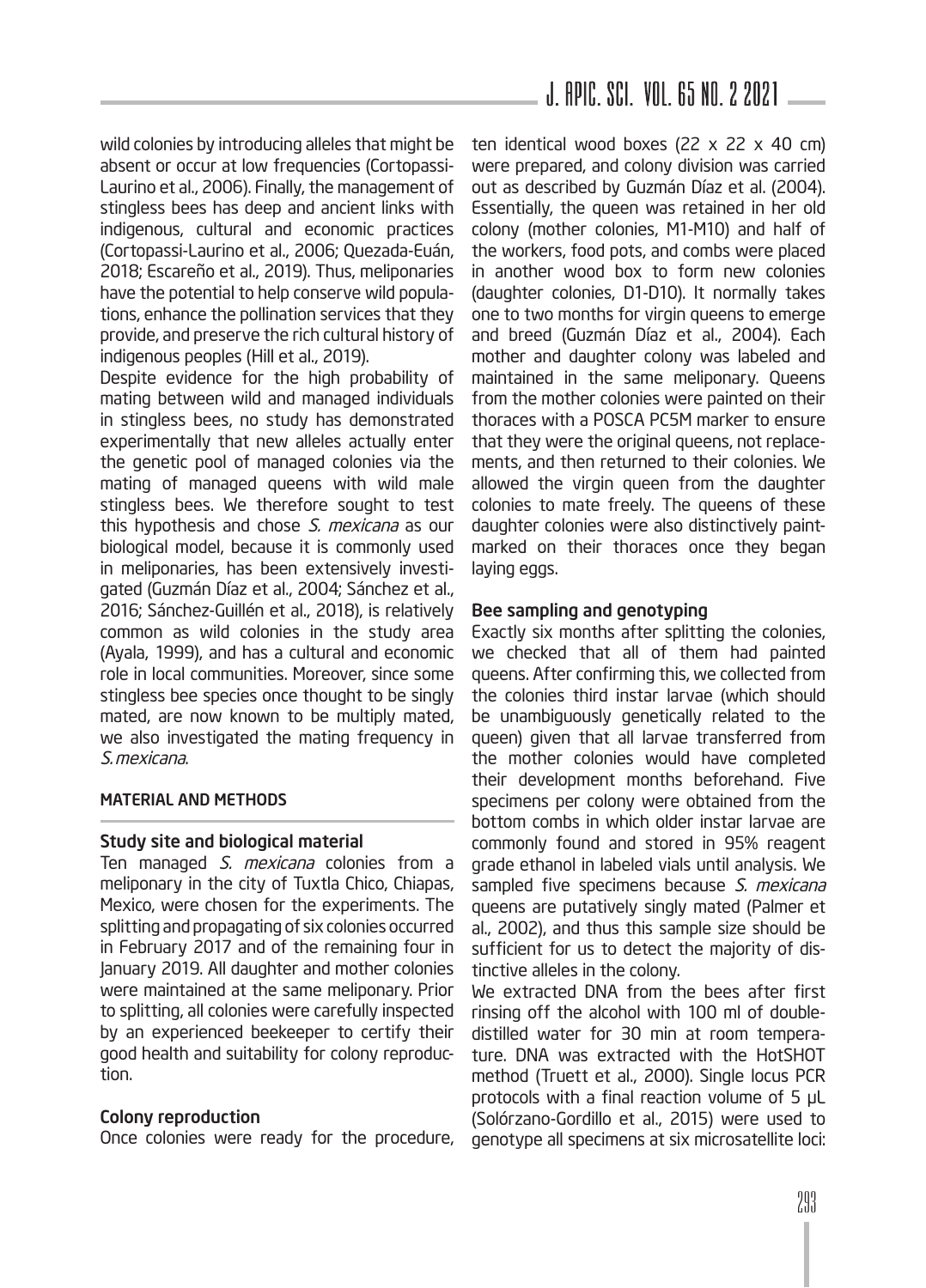B124 developed for *Bombus terrestris* (Estoup et al., 1993), T7-5, T1-35, T8-40, and T4-171 for S. postica (Paxton et al., 1999b), and Tc3-302 for Trigona carbonaria (Green et al., 2001). Microsatellite fragments were separated with a semiautomated LI-COR 4200 slab-gel sequencer (6% denaturing polyacrylamide gels), and fragment size was determined with SAGA MX software (LI-COR Inc., US). Forward oligos were tagged with an M13 (-29) sequence, which served as a priming site for a M13 (-29) primer tagged with IRDYE800 (Schuelke, 2000). To estimate amplification errors, 10% of specimens were reamplified at all loci. However, all reamplifications

yielded identical results. Because stingless bees have a haplo-diploid sex determination system, any homozygous individual was clearly male and was discarded since we were focused on females.

#### Descriptive and statistical analysis

First, we conducted descriptive genetic analyses of each colony. We then ran an AMOVA (Michalakis & Excoffier, 1996) using Genodive v2.0b27 (Meirmans & Van Tienderen, 2004) to determine any genetic differences between mother (M) and daughter (D) colonies that could arise due to mating with wild males. A power

Table 1.

Patrilines (Patril.) estimated in each colony, number of new alelles found in daughter colonies not found in any mother colony, and effective mating frequency (me), which was calculated as in Starr (1984):  $m e$  = 1/Σ $y_i^2$ , where  $y_j$  is the proportion of offsprings contributing to patriline  $i$  in a colony. Letters M or D in the column "Colony", as in M1 and D1, refer to "Mother" and "Daughter" colony, respectively. Equal numbers in the column "Colony" indicate the mother-daughter dyad.

| Colony          | Patril.         | New<br>alleles | me              |
|-----------------|-----------------|----------------|-----------------|
| M <sub>1</sub>  | 1               | $\mathsf 0$    | 1               |
| D1              | 1               | $\overline{0}$ | 1               |
| M <sub>2</sub>  | 3               | 0              | 1.69            |
| D <sub>2</sub>  | $\overline{4}$  | 1              | 2.56            |
| M <sub>3</sub>  | 3               | 0              | 1.92            |
| D <sub>3</sub>  | 1               | 1              | 1               |
| M4              |                 | $\overline{0}$ | 1               |
| D <sub>4</sub>  | 1               | 1              | 1               |
| M <sub>5</sub>  | $\overline{c}$  | 0              | $\overline{c}$  |
| D <sub>5</sub>  | 1               | $\overline{0}$ |                 |
| M6              | 1               | 0              | 1               |
| D <sub>6</sub>  | 1               | 0              | 1               |
| M7              | 3               | 0              | 1.92            |
| D7              | 1               | 0              | 1               |
| M <sub>8</sub>  | 1               | 0              | 1               |
| D <sub>8</sub>  | $\overline{c}$  | 1              | 1.6             |
| M <sub>9</sub>  | 1               | $\overline{0}$ | 1               |
| D <sub>9</sub>  | 3               | 0              | 1.6             |
| M10             | 5               | 0              | 1.47            |
| D10             | 5               | 0              | 2.53            |
| Mean $(\pm SD)$ | $2.05 \pm 1.39$ |                | $1.41 \pm 0.53$ |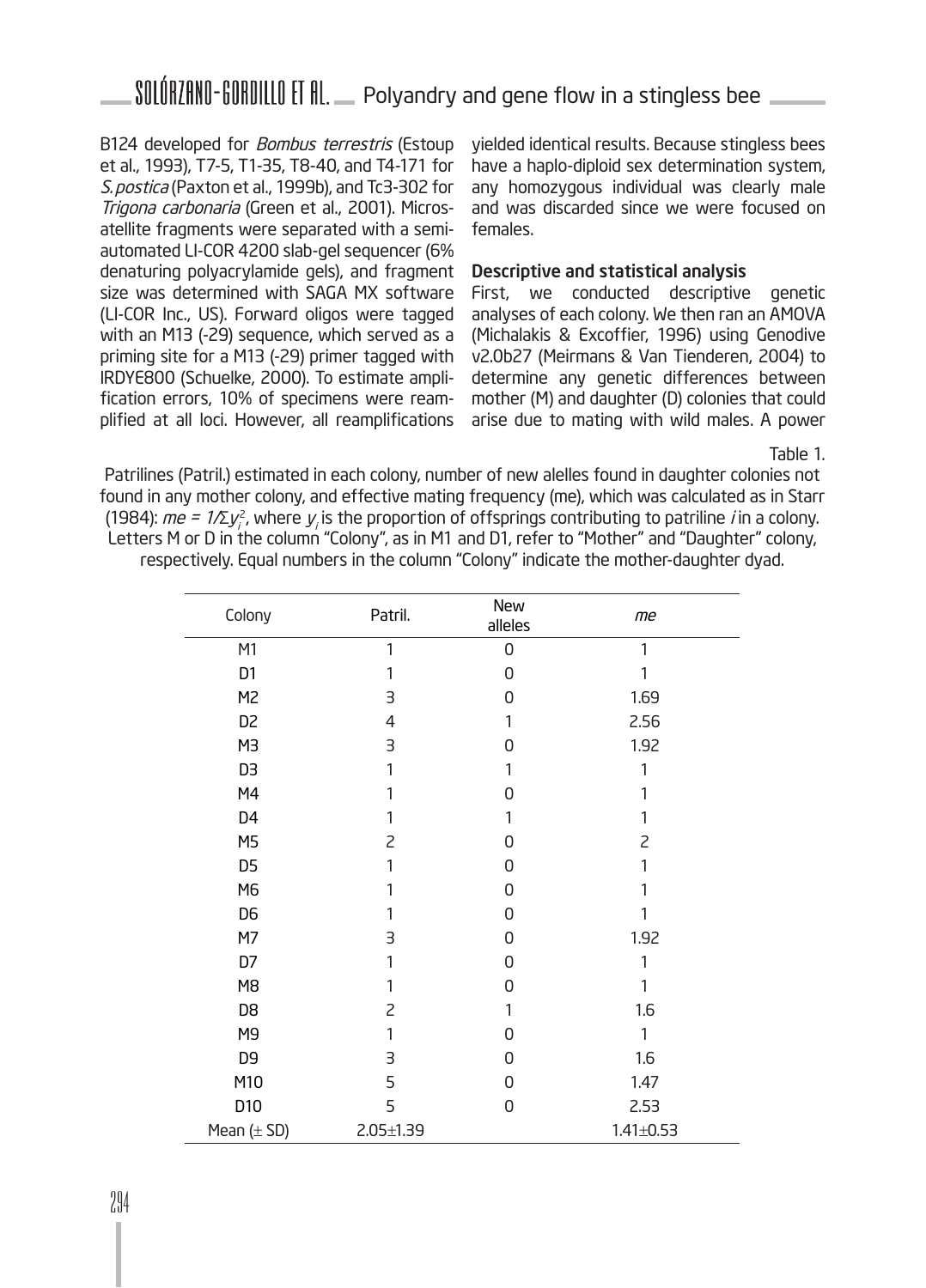analysis was run using POWSIM v4.1 program as indicated by Ryman & Palm (2006). Finally, we used Matesoft v1.0 to determine the number of patrilines and the effective mating frequency in our colonies (Moilanen et al., 2004; Starr, 1984).

#### RESULTS

One hundred larvae from twenty colonies were fully genotyped at six loci, and, since at least one locus of each larva was heterozygous, none were considered male (Supplementary Material 1). The relative number of alleles between mother and daughter colonies is shown in Supplementary Material 2. Four new alleles were observed in daughter colonies, and thus clearly indicate that the queens of these colonies had mated with unrelated males (Supplementary Material 3). After 9999 permutations, the AMOVA (infinite mutation model) showed that there were no genetically significant differences between mother and daughter colonies, so they could be considered as coming from a single population ( $F_{st}$ =0.003;  $p$ =0.7; statistical power of the analysis was 0.57 after 1000 runs, setting  $F_{st}$ =0.003 as the threshold value). Surprisingly, we found evidence for polyandry, and nine colonies had multiple mated queens, with up to five matings per queen (Tab. 1).

#### **DISCUSSION**

We tested the contribution of wild populations to the genetic pool of a managed meliponary by generating daughter colonies that could freely mate with wild and managed male stingless bees. Overall, queens mated with males of similar genotypes to the ones present at their meliponary, suggesting that the diversity of colonies established at a meliponary plays a strong role in its genetic diversity and, by association, fitness. However, the detection of four new alleles (12% of 33 alleles total) in daughter colonies that were not found in any mother colony, demonstrates the introduction of genetic material from wild male stingless bees. Moreover, multiple mated queens were detected, and thus polyandry in this species

might be more frequent than previously stated. Our data therefore suggest that S. mexicana is not singly mated, and that wild S. mexicana populations contribute to a limited degree to the genetic pool of managed meliponaries.

In S. mexicana, male stingless bee congregations at or near meliponaries vary considerably in size but consist of 1850±1026 (mean±1 SD) males, likely from both wild and managed colonies (López & Kraus, 2009). Daughter colony gynes could therefore have mated with males from mother colonies, which could account for why most daughter colonies did not show new alleles. Another possibility is that our mother colonies had been under management from five to ten years, and thus genetic introgression between wild and managed populations had occurred such that managed and wild colonies were quite similar. This process could be accelerated because colonies naturally requeen and mate with wild males (natural gene flow) and given that beekeepers capture wild colonies and bring them to the meliponary (human-driven genetic flow). In fact, all our colonies came from the landscape surrounding the meliponary. Human-mediated and natural gene flow in stingless bees has implications for conservation that should be better understood.

Genetic analyses of male stingless bees in congregations near colonies from which gynes emerge demonstrate that these typically differ from male stingless bees raised in a S. mexicana meliponary (Mueller et al., 2012). Thus, one would expect a higher probability of gynes mating with a non-related male. In our case, there was potentially a relative lack of male stingless bees from wild colonies near our site (leading to the small amount of genetic inflow that we observed), although this seems unlikely based upon the relatively high density of wild S. mexicana colonies that have been found near our site (Kraus et al., 2008). Another possibility is that our study was conducted after Mueller et al. (2012), and sufficient time may have passed to allow feral and managed populations to become more genetically similar so that mating between wild males and managed gynes would be more difficult to detect.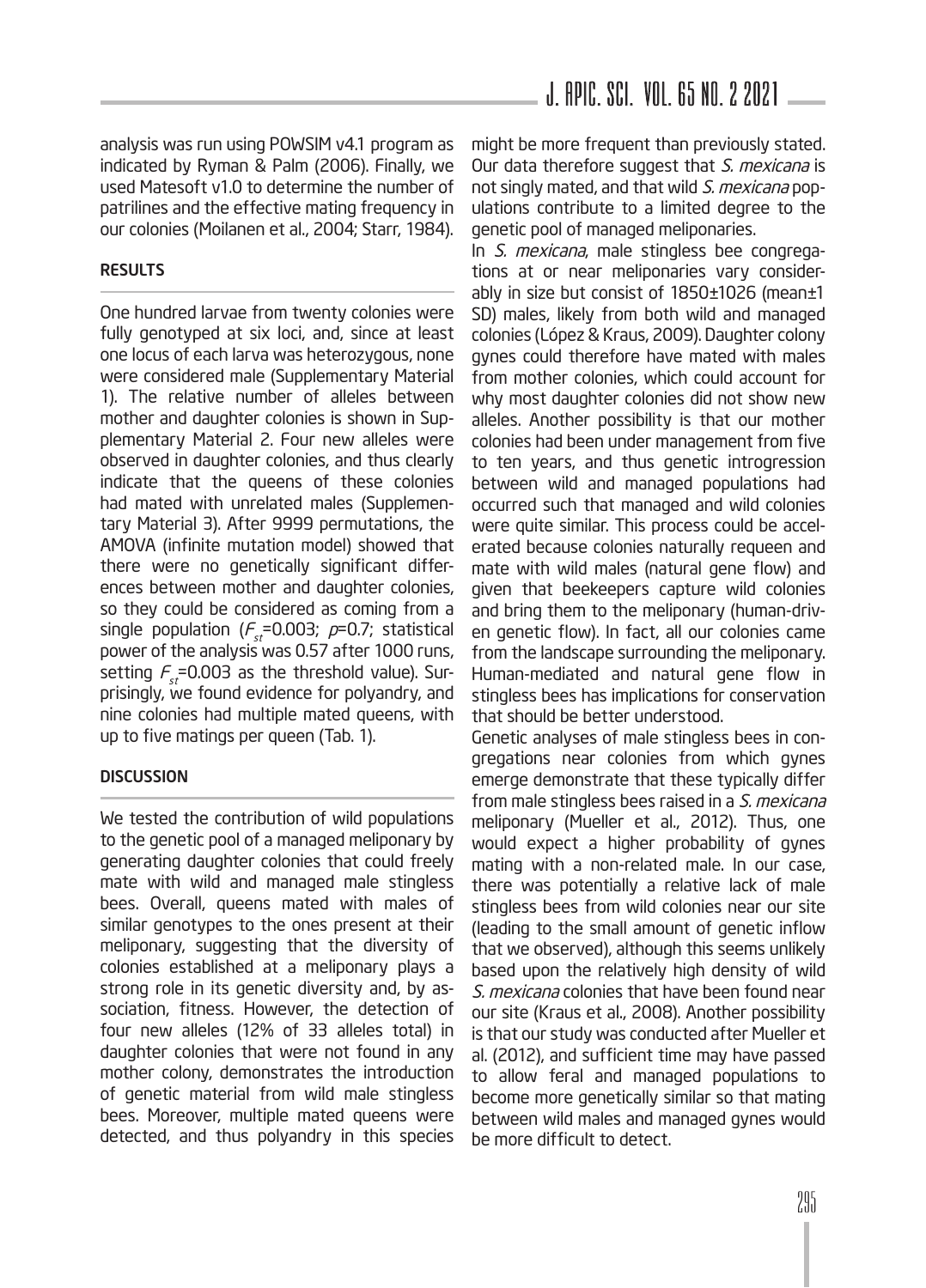One of our key assumptions is that the wild population will have different alleles. Unfortunately, we do not know allele frequencies in the wild population because of the difficulty of finding all nearby wild colonies and sampling bees from them. Collecting males from nearby male congregations is more feasible, but again raises the issue of identifying males from wild versus managed colonies. Because this constrains our interpretations, we view this study as exploratory, with further research needed, perhaps using bee colonies transported from much greater distances and thereby with a higher likelihood of different alleles. However, this raises other problems, such as influencing the natural genetic diversity of nearby wild colonies and potentially introducing new pathogens or parasites. Detailed, landscape level studies of stingless bee genetic diversity and pathogen and parasite loads would be helpful for developing sustainable management practices that involve the transport of colonies across landscapes.

Seasonality and management effects could also account for differences in the relative proportion of wild to managed males. The production of brood and reproductives varies seasonally in stingless bees and connects with seasonal variation in food availability (Grüter, 2020). For example, in our study, queen mating occurred earlier in the year but the evaluation of male congregations by Mueller et al. (2012) occurred later in the year, during May and June. If wild colonies were just emerging from a food dearth during the early part of the year, one might expect them to produce fewer males as compared to managed colonies. Later in the year, when food is more abundant, wild colonies could produce more males, accounting for their increased frequency, as seen in Mueller et al. (2012). However, our colonies were only managed to the extent of being housed in wood boxes. Managed colonies did not receive supplemental food, and thus their production of reproductives should be similar to wild colonies nearby. In some cases, beekeepers may feed their managed colonies (Quezada-Euán et al., 2001) and thereby potentially encourage inbreeding

by increasing the ratio of managed to wild males. This would be interesting to study in the future. Finally, we conducted this study in two separate years, 2017 and 2019. Although this may have contributed to variation in the production and ratio of managed to wild males between these years, we did not find any evidence for substantial variation between these years (based upon our AMOVA), and replication over more than one year in a field study is generally recommended (Lemoine et al., 2016).

To our surprise, nine out of twenty colonies had multiple-mated queens, which contradicts previous results by Palmer et al. (2002). Possibly our greater sample size (N=20 vs. N=5 in Palmer's work) allowed us to detect more patrilines. Another explanation is that there is variation in mating frequency among populations, as is known to occur in other highly social corbiculate bees. Within the highly polyandrous Apis dorsata, queens can mate with 13 to 39 males (Oldroyd et al., 1996). Similarly, in Melipona mondury, seven out of nine queens had a high degree of polyandry (2-7 patrilines) (Viana et al., 2015). The stingless bee S. postica has been found to be multiple-mated in some colonies (Paxton et al., 1999a), and singly mated in others (Peters et al., 1999). More recently, S. depilis changed its status from being singly mated to multiply mated (Vollet-Neto et al., 2019). Our finding suggests that detailed surveys of many colonies in multiple regions should be performed to confirm the number of matings and to investigate factors that might explain such variation. Given the size of typical male stingless bee congregations in S. mexicana, a lack of partners would not account for single mating, raising the possibility that other factors, including potential local adaptations that modify the quality of males, prevalence of diseases, and the availability of resources, play roles in queens being singly or multiply mated.

Our results suggest that wild stingless bee populations can contribute to the genetic diversity of managed populations to a limited degree. These data show the importance of continuing to evaluate the contributions of wild and managed stingless bee populations and examining the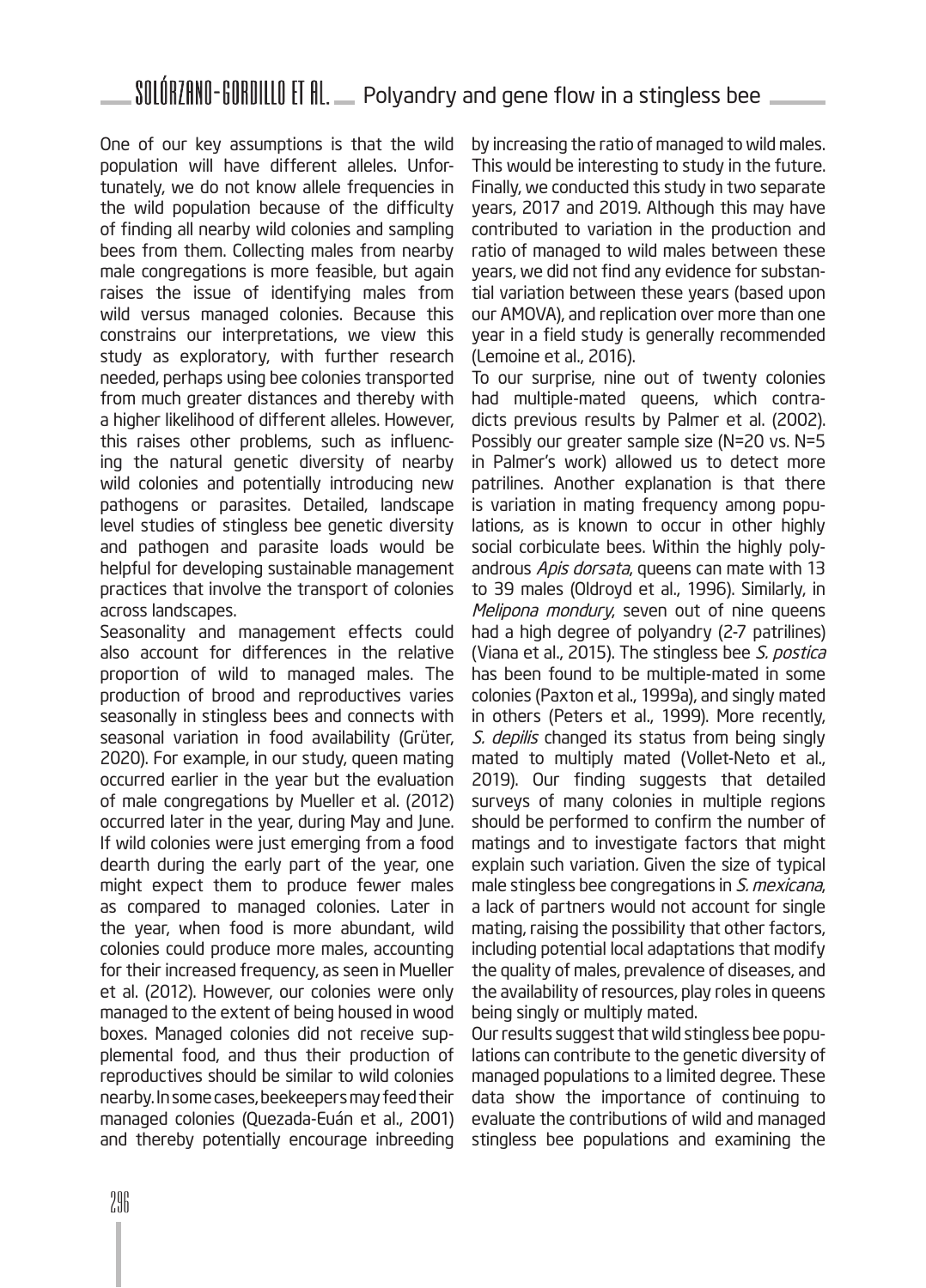J. APIC. SCI. Vol. 65 No. 2 2021

factors that influence the genetic diversity of male stingless bee congregations. Our data also indicate that the genetic diversity of a meliponary plays a strong role in maintaining its diversity and its associated fitness, given that queens from managed colonies largely mated with males from managed colonies. Managed colonies may also provide alleles to the wild population, but we think that this contribution would be minor given that colonies of these species are typically not moved far from their original, natural location. Nonetheless, the artificial propagation of managed colonies may result in an increase in some alleles that are rare but that then become strong competitors of naturally abundant alleles. This hypothesis remains to be tested. Finally, increasing evidence for multiple mating in stingless bee species that were once considered singly mated might be due to increased testing and sampling of different populations. An intriguing question is whether polygyny is influenced by climate change or other anthropogenic factors. Both possibilities deserve future investigation.

Authors' contributions: All authors have contributed to this manuscript and agree to submit it the way it was written. Material preparation, data collection and analysis were performed by Erik de Jesus Solórzano-Gordillo.

### ACKNOWLEDGEMENTS

We deeply appreciate the help provided by Augusto Campollo-Ovalle, Agustín Méndez and Miguel Guzmán during the field and laboratory work. We also acknowledge the financial support from SADER (Secretaría de Agricultura y Desarrollo Rural)-CONACYT (El Consejo Nacional de Ciencia y Tecnología) project number 291333. The first author was also supported with a scholarship from CONACYT.

### **REFERENCES**

Aidoo, K. (2020). Management of stingless bee colonies for crop pollination. In Towards sustainable crop pollination services: Measures at field, farm and

landscape scales. Rome. (pp. 69-79). Rome: Food and Agriculture Organization of the United Nations.

Ayala, R. (1999). Revisión de las abejas sin aguijón de México (Hymenoptera: Apidae: Meliponini). Folia Entomológica Mexicana, 106, 1-123.

Baer, B., & Schmid-Hempel, P. (1999). Experimental variation in polyandry affects parasite loads and fitness in a bumble-bee. Nature, 3976715), 151-154.

Borges, A. A., Campos, L. A. d. O., Salomão, T. M. F., Tavares, M. G. (2010). Genetic variability in five populations of Partamona helleri (Hymenoptera, Apidae) from Minas Gerais state, Brazil. Genetics and Molecular Biology, 33(4), 774-780.

Cameron, E. C., Franck, P., Oldroyd, B. P. (2004). Genetic structure of nest aggregations and drone congregations of the southeast Asian stingless bee Trigona collina. Molecular Ecology, 13(8), 2357-2364. DOI: 10.1111/j.1365-294X.2004.02194.x

Cortopassi-Laurino, M. (2007). Drone congregations in Meliponini: what do they tell us? Bioscience Journal, 23, 153-160.

Cortopassi-Laurino, M., Imperatriz-Fonseca, V. L., Roubik, D. W., Dollin, A., Heard, T., Aguilar, I., … Nogueira-Neto, P. (2006). Global meliponiculture: challenges and opportunities. Apidologie, 37(2), 275-292. DOI: 10.1051/apido:2006027

dos Santos, C. F., Ferreira-Caliman, M. J., Nascimento, F. S. (2015). An alien in the group: eusocial male bees sharing nonspecific reproductive aggregations. Journal of Insect Science, 15(1), 1-7. DOI: 10.1093/ jisesa/iev107

dos Santos, C. F., Imperatriz-Fonseca, V. L., Arias, M. C. (2016). Relatedness and dispersal distance of eusocial bee males on mating swarms. Entomological Science, 19(3), 245-254.

dos Santos, C. F., Menezes, C., Vollet-Neto, A., Imperatriz-Fonseca, V. L. (2014). Congregation sites and sleeping roost of male stingless bees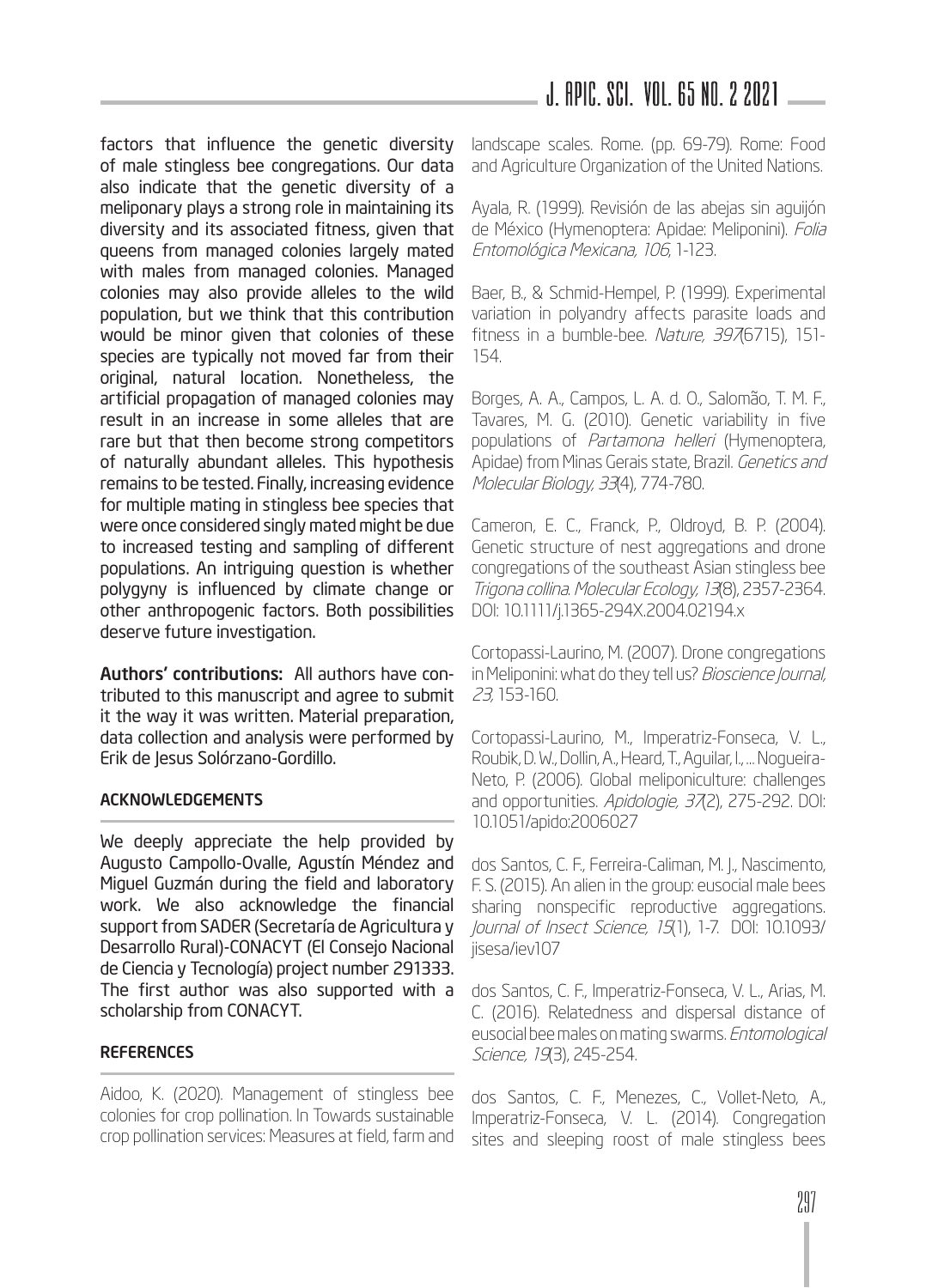(Hymenoptera: Apidae: Meliponini). Sociobiology, 61(1), 115-118.

Escareño, F. C., Echazarreta, C. M., Gusmán-Nóvoa, E., Macías-Macías, J. O. (2019). Traditional knowledge and potential use of stingless bees (Hymenoptera: Meliponinae) in the Manantlan Sierra, Jalisco, Mexico. Sociobiology, 66(1), 120-125. DOI: 10.13102/ sociobiology.v66i1.3396

Estoup, A., Solignac, M., Harry, M., Cornuet, J. M. (1993). Characterization of (GT)n and (CT)n microsatellites in two insect species: Apis mellifera and Bombus terrestris. Nucleic Acids Research, 21(6), 1427-1431. DOI: 10.1093/nar/21.6.1427

Fuchs, S., & Moritz, R. F. A. (1999). Evolution of extreme polyandry in the honeybee Apis mellifera L. Behavioral Ecology and Sociobiology, 45(3-4), 269- 275. DOI: 10.1007/s002650050561

Green, C. L., Franck, P., Oldroyd, B. P. (2001). Characterization of microsatellite loci for Trigona carbonaria, a stingless bee endemic to Australia. Molecular Ecology Notes, 1(1-2), 89-92. DOI: 10.1046/j.1471-8278 .2001.00041.x

Green, C. L., & Oldroyd, B. (2002). Queen mating frequency and maternity of males in the stingless bee Trigona carbonaria Smith. Insectes Sociaux, 49, 196-202. DOI: 10.1007/s00040-002-8301-3

Grüter, C. (2020). Stingless Bees: An Overview. Stingless Bees, 1-42. DOI: 10.1007/978-3-030- 60090-7\_1

Guzmán Díaz, M. Á., Rabanales Rincón, M., Vandame, R. (2004). Manejo y conservación de abejas nativas sin aguijón (Apidae: Meliponini). México: El Colegio de la Frontera Sur.

Heard, T. A. (1999). The role of stingless bees in crop pollination. Annual Review of Entomology, 44, 183- 206. DOI: 10.1146/annurev.ento.44.1.183

Hill, R., Nates-Parra, G., Quezada-Euán, J. J. G., Buchori, D., LeBuhn, G., Maués, M. M., … Roué, M. (2019). Biocultural approaches to pollinator conservation. Nature Sustainability, 2(3), 214-222. DOI: 10.1038/ s41893-019-0279-1

Hughes, W. O. H., Oldroyd, B. P., Beekman, M., Ratnieks, F. L. W. (2008). Ancestral monogamy shows kin selection is key to the evolution of eusociality. Science, 320(5880), 1213-1216.

Jaffé, R. (2014). An updated guide to study polyandry in social insects. Sociobiology, 61(1), 1-8.

Kraus, F., Weinhold, S., Moritz, R. (2008). Genetic structure of drone congregations of the stingless bee Scaptotrigona mexicana. Insectes Sociaux, 55(1), 22-27. DOI: 10.1007/s00040-007-0966-1

Kwapong, P., Aidoo, K., Combey, R., Karikari, A. (2010). Stingless bees. Importance, management and utilization. A training manual for stingless beekeeping. Ghana: Unimax MacMillan.

Lemoine, N. P., Hoffman, A., Felton, A. J., Baur, L., Chaves, F., Gray, J., … Smith, M. D. (2016). Underappreciated problems of low replication in ecological field studies. Ecology, 97(10), 2554-2561. DOI: 10.1002/ecy.1506

López, J. C. G., & Kraus, F. B. (2009). Cherchez la femme? Site choice of drone congregations in the stingless bee Scaptotrigona mexicana. Animal Behaviour, 77, 1247–1252. DOI: 10.1016/j.anbehav.2009.01.034

Meirmans, P. G., & Van Tienderen, P. H. (2004). GENOTYPE and GENODIVE: two programs for the analysis of genetic diversity of asexual organisms. Molecular Ecology Notes, 4, 792-794. DOI: 10.1111/j.1471-8286.2004.00770.x

Michalakis, Y., & Excoffier, L. (1996). A generic estimation of population subdivision using distances between alleles with special reference for microsatellite loci. Genetics, 142, 1061-1064. DOI: 10.1093/genetics/142.3.1061

Michener, C. D. (2013). The Meliponini. In Pot-honey (pp. 3-17). New York: Springer. DOI: 10.1007/978-1- 4614-4960-7\_1

Moilanen, A., Sundström, L., Pedersen, J. (2004).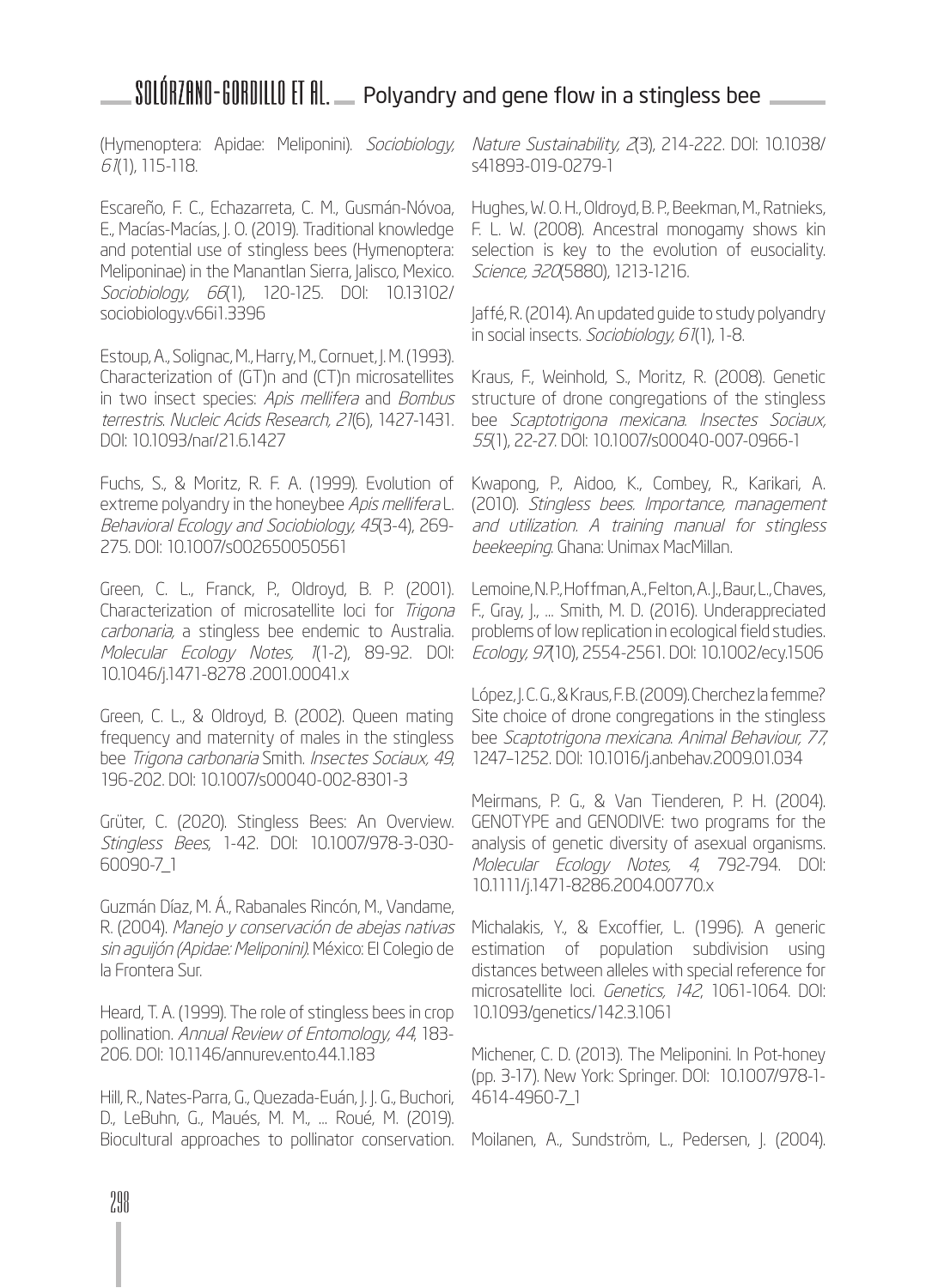### J. APIC. SCI. Vol. 65 No. 2 2021

MATESOFT: a program for deducing parental genotypes and estimating mating system statistics in haplodiploid species. Molecular Ecology Notes, 4, 795-797.

Moritz, C. (2002). Strategies to protect biological diversity and the evolutionary processes that sustain it. Systematic Biology, 51(2), 238-254. DOI: 10.1080/10635150252899752

Mueller, M. Y., Moritz, R. F. A., Kraus, F. B. (2012). Outbreeding and lack of temporal genetic structure in a drone congregation of the neotropical stingless bee Scaptotrigona mexicana. Ecology and Evolution, 2(6), 1304-1311. DOI: 10.1002/ece3.203

Oldroyd, B. P., Smolenski, A. J., Cornuet, J. M., Wongsiri, S., Estoup, A., Rinderer, T. E., Crozier, R. H. (1996). Levels of polyandry and intracolonial genetic relationships in Apis dorsata (Hymenoptera: Apidae). Annals of the Entomological Society of America, 89(2), 276- 283. DOI: 10.1093/aesa/89.2.276

Palmer, K. A., Oldroyd, B. P., Quezada-Euán, J. J. G., Paxton, R. J., May-Itza, W. D. J. (2002). Paternity frequency and maternity of males in some stingless bee species. Molecular Ecology, 11(10), 2107-2113. DOI: 10.1046/j.1365-294X.2002.01589.x

Paxton, R. J. (2000). Genetic structure of colonies and a male aggregation in the stingless bee Scaptotrigona postica, as revealed by microsatellite analysis. *Insectes Sociaux, 47*(1), 63-69. DOI: 10.1007/s000400050010

Paxton, R. J., Weißschuh, N., Engels, W., Hartfelder, K., Quezada-Euan, J. J. G. (1999a). Not only single mating in stingless bees. Naturwissenschaften, 86, 143- 146. DOI: 10.1007/s001140050588

Paxton, R. J., Weissschuh, N., Quezada-Euan, J. J. G. (1999b). Characterization of dinucleotide microsatellite loci for stingless bees. Molecular Ecology, 8(4), 690-692. DOI: 10.1046/j.1365- 294x.1999.00874.x

Peters, J. M., Queller, D. C., Imperatriz–Fonseca, V. L., Roubik, D. W., Strassmann, J. E. (1999). Mate number, kin selection and social conflicts in stingless bees and honeybees. Proceedings of the Royal Society B: Biological Sciences, 266(1417), 379-384. DOI: 10.1098/rspb.1999.0648

Quezada-Euán, J. J. G. (2018). The Past, present, and future of meliponiculture in Mexico. In Stingless Bees of Mexico (pp. 243-269): Springer. DOI: 10.1007/978- 3-319-77785-6\_9

Quezada-Euán, J. J. G., de Jesús May-Itzá, W., González-Acereto, J. A. (2001). Meliponiculture in Mexico: problems and perspective for development. Bee World, 82(4), 160-167. DOI: 10.1080/0005772X.2001.11099523

Ryman, N., & Palm, S. (2006). POWSIM: a computer program for assessing statistical power when testing for genetic differentiation. Molecular Ecology Notes, 6(3), 600-602. DOI: 10.1111/j.1471- 8286.2006.01378.x

Sánchez, D., Solórzano-Gordillo, E., Vandame, R. (2016). A study on intraspecific resource partitioning in the stingless bee Scaptotrigona mexicana Guérin (Apidae, Meliponini) using behavioral and molecular techniques. Neotropical Entomology, 45(5), 518-523. DOI: 10.1007/s13744-016-0404-z

Sánchez-Guillén, D., Vandame, R., Kraus, F. B. (2018). Genetic analysis of wild drone congregations of the stingless bee Scaptotrigona mexicana (Hymenoptera: Apidae) reveals a high number of colonies in a natural protected area in Southern Mexico. Revista Mexicana de Biodiversidad, 89(1), 226-231. DOI: 10.22201/ib.20078706e.2018.1.2105

Schlüns, H., Moritz, R. F. A., Neumann, P., Kryger, P., Koeniger, G. (2005). Multiple nuptial flights, sperm transfer and the evolution of extreme polyandry in honeybee queens. Animal Behaviour, 70(1), 125-131. DOI: 10.1016/j.anbehav.2004.11.005

Schuelke, M. (2000). An economic method for the fluorescent labeling of PCR fragments. Nature Biotechnology, 18(2), 233-234. DOI: 10.1038/72708

Simone-Finstrom, M., Walz, M., Tarpy, D. R. (2016).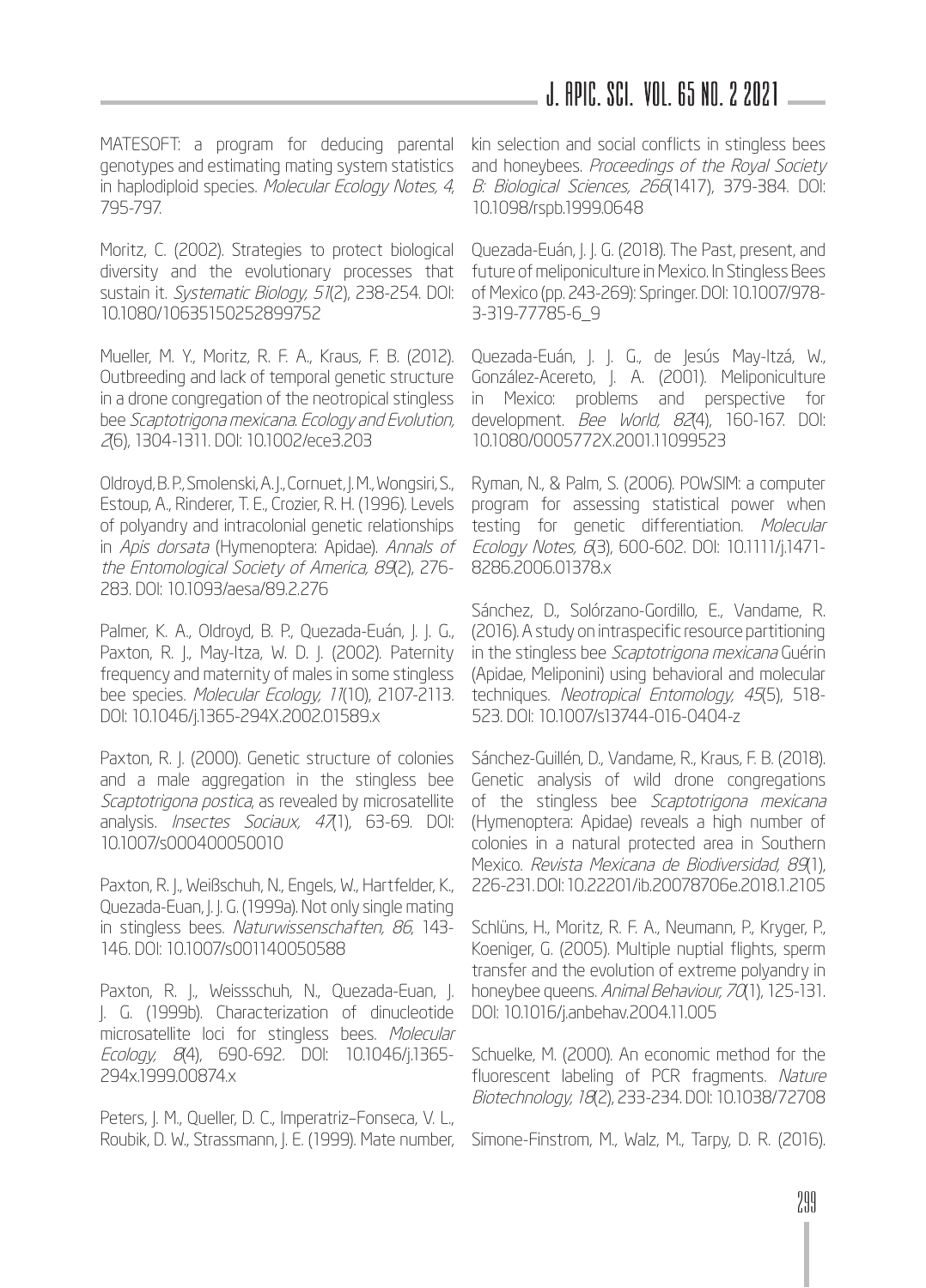Genetic diversity confers colony-level benefits due to individual immunity. Biology Letters, 12(3), 20151007. DOI: 10.1098/rsbl.2015.1007

Solórzano-Gordillo, E., Cabrera-Marín, N., Mérida, J., Vandame, R., Sánchez, D. (2015). Diversidad genética de dos especies de abejas sin aguijón, Trigona nigerrima (Cresson) y Trigona corvina (Cockerell) en paisajes cafetaleros del Sureste de México. Paper presented at the IX Congreso Mesoamericano sobre Abejas Nativas, San Cristóbal de las Casas, Chiapas, México.

Sommeijer, M. J., & de Bruijn, L. L. M. d. (1995). Drone congregations apart from the nest in Melipona favosa. Insectes Sociaux, 42(2), 123-127.

Starr, C. K. (1984). Sperm competition, kinship, and sociality in the aculeata Hymenoptera. In Sperm Competition and the Evolution of Animal Mating Systems (pp. 427-464). New York: Academic Press.

Tarpy, D. R., & Page Jr, R. E. (2001). The curious promiscuity of queen honey bees (Apis mellifera): evolutionary and behavioral mechanisms. Annales Zoologici Fennici, 38, 255-265.

Truett, G., Heeger, P., Mynatt, R., Truett, A., Walker, J., Warman, M. (2000). Preparation of PCR-quality mouse genomic DNA with hot sodium hydroxide and tris (HotSHOT). Biotechniques, 29(1), 52-54. DOI: 10.2144/00291bm09

Veiga, J. C., Ruiz, G. R. S., Carvalho-Zilse, G. A., Menezes, C., Contrera, F. A. L. (2021). Queens remate despite traumatic mating in stingless bees. Current Zoology.

Viana, M. V. C., de Carvalho, C. A. L., Sousa, H. A. C., Francisco, A. K., Waldschmidt, A. M. (2015). Mating frequency and maternity of males in Melipona mondury (Hymenoptera: Apidae). Insectes Sociaux, 62(4), 491-495.

Vollet-Neto, A., dos Santos, C. F., Santiago, L. R., de Araujo Alves, D., de Figueiredo, J. P., Nanzer, M., ... Imperatriz-Fonseca, V. L. (2015). Diploid males of Scaptotrigona depilis are able to join reproductive aggregations (Apidae, Meliponini). Journal of Hymenoptera Research, 45, 125-130. DOI: 10.3897/ JHR.45.4769

Vollet-Neto, A., Imperatriz-Fonseca, V. L., Ratnieks, F. L. W. (2019). Queen execution, diploid males, and selection for and against polyandry in the Brazilian stingless bee Scaptotrigona depilis. The American Naturalist, 194(5), 725-735.

Vollet-Neto, A., Koffler, S., dos Santos, C. F., Menezes, C., Nunes, F. M. F., Hartfelder, K., … Alves, D. A. (2018). Recent advances in reproductive biology of stingless bees. Insectes Sociaux, 65(2), 201-212.

Whitehorn, P. R., Tinsley, M. C., Goulson, D. (2009). Kin recognition and inbreeding reluctance in bumblebees. Apidologie, 40, 627-633. DOI:: 10.1051/ apido/2009050

Wille, A. (1983). Biology of the stingless bees. Annual Review of Entomology, 28(1), 41-64. DOI: 10.1146/ annurev.en.28.010183.000353